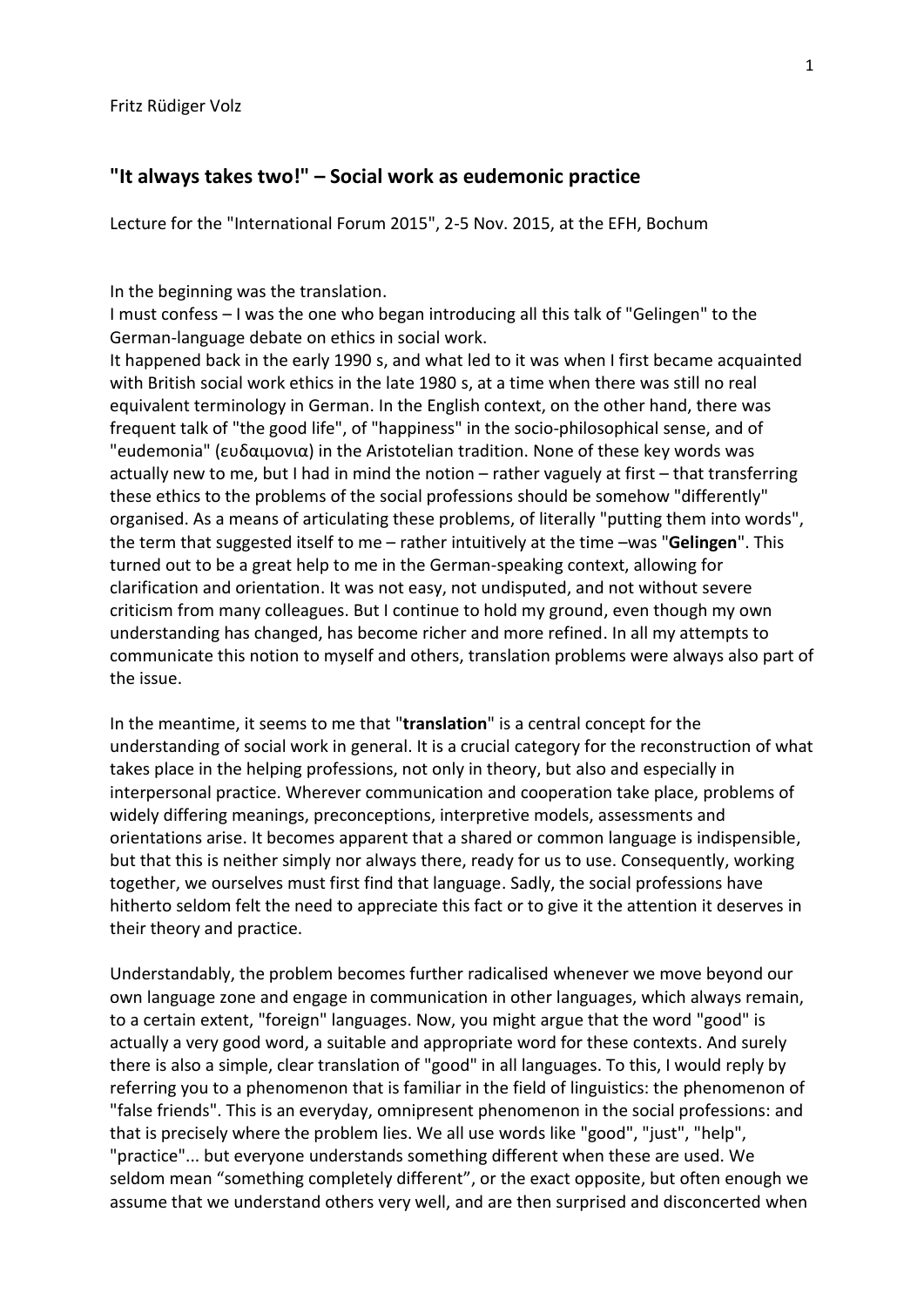we find ourselves faced with misunderstandings and incomprehension. This is precisely what is meant in linguistics by "false friends" – we regard the words we all use as "friends", but often enough they turn out to be unreliable, unfaithful friends, not quite up to the task. The fact that we fail to make ourselves aware of this phenomenon is a source of numerous conflicts amongst helpers themselves, between the various social support professions and, not least, in the relationship between helpers and their "clients". (Apropos: The fact that we have no suitable word either within or amongst our languages, with which we can "befriend" ourselves, to express the role of the "client", is further evidence of the problems mentioned. The same also applies, by the way, for the terms used to describe the helping professions themselves: "social worker" is not the same as a "Sozialarbeiter", is not the same as the person who does social work, is not the same as an "assistante sociale"...)

It is not enough simply to explain or define the social situation and behaviour patterns of those who entrust themselves or are entrusted to our care in our professions. We must appreciate them as individual persons in their specific circumstances, in their biographical situations, in all that is special about them, and with their specific problems... – in short: we must appreciate them contextually. This is impossible without apprehending, hearing, listening to how they understand themselves, what they themselves have to say to us, how they themselves perceive and describe their situation and their problems.

Talking of how human life can *gelingen* [turn out well] and, in this context, of the *Gelingen* [flourishing] of professional social practice, enables me to emphasise the open(ended)-ness, the non-defined and non-determinative nature of these mutual reflection and clarification processes.

The subjective nature of such processes – whereby I prefer to talk of person and personality rather than subjectivity – and the images articulated in them are neither accidental nor disruptive, but intentional and affirmed. That this always necessitates sitting down together and – no less essential, difficult and conflict-laden – tackling problems / coming to an understanding, is constitutive, and these in themselves are already elements of *gelingender* [well-functioning] practice. On neither side of helping relations and actions is it permissible to tear these reflection and action processes apart, nor may they be assigned to one of the partners alone. Both partners must be able – or, especially in the helping process, become able – to listen, to understand, to reflect and to criticise, and to exercise self-criticism too. Helping to do that and in doing that is in itself already help.

This is why I have come to model my thinking on the concept of the task of social work as a "hermeneutic of life choices". But: since we all experience and recognise ourselves as being already long since "oriented" any time we attempt to orient ourselves in such behavioural orientation; because our minds (and hearts) are always already filled with knowledge and values, full of images of ourselves and of our world; because we already long since know what is good and evil or bad – for these reasons, we must enlighten ourselves and each other as to what gives us "innermost cohesion", and what gives meaning to our lives and direction and shape to our actions. In my reflections on ethics in the context of the social professions, I have therefore also taken on board the notion of ethics as a "critical theory of ethos".

At this point, the question again arises more strongly than ever as to what purpose all this talk of "**Gelingen**" can serve. What issues does it allow us to address or to articulate? And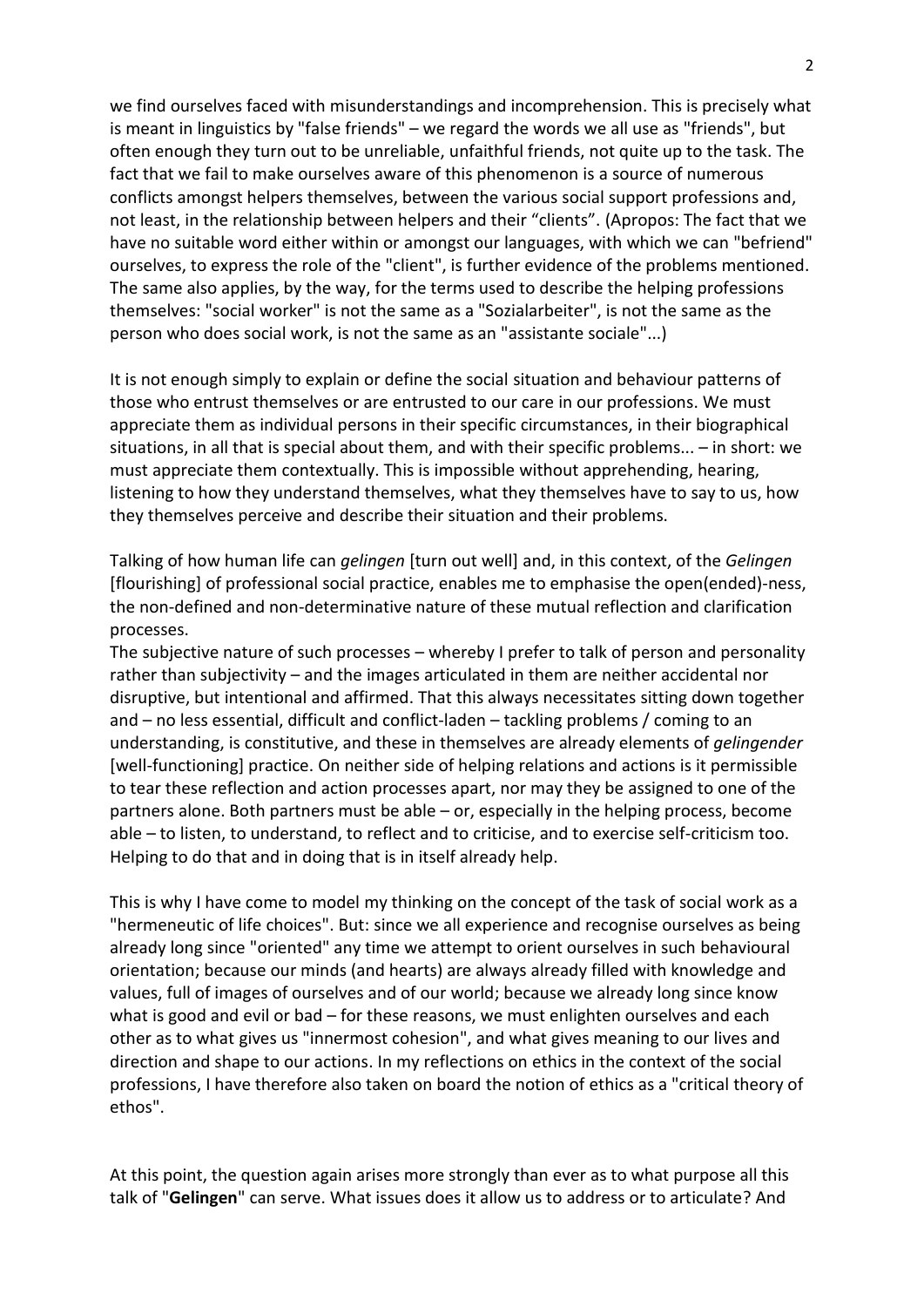how are we then ever going to be able to express this in other languages? It should already have become apparent that I do not see the solution to this problem as lying in a simple translation process with the help of lexicons. But I would be a poor philosopher indeed were I not to answer this question too in a roundabout way. **This roundabout way in turn has the circuitous philosophical title "It always takes two - or why social work should be conceived of not as** *work***, but as** *praxis***".** 

*My* theory is this – that however different they may be, the social professions and ethics share a task in common: that of equipping and enabling people to say ICH (I / ME). I associate an axiom with this: *the distinction between something and someone* should be fundamental for ethics and for social work, for their praxis and for their self-understanding. – Let me briefly explain.

People must conduct their own lives, make their own life choices, but they cannot, nor need they, do this *alone*. Themselves, but not alone! Both the necessity and the opportunity of helping action are inherent in precisely this discrepancy. As the self-aware subjects of their life choices, people are never isolated individuals. Isolation is in itself a social activity, but it is not of the essence of human nature. People are persons insofar as they take their sociality and their uncircumventable social makeup on board in their self-image and understand this as their own task or duty. The transformation of experiences into challenges and opportunities and avoiding seeing oneself as an object (*something*), as just a cog in the wheel, but as subject of one's own life choices (*someone*) – these are key functions of all life choices and of all forms of helping "intervention" in them. Those who are supported, counselled, assisted and encouraged in active helping processes are not the objects nor, consequently, the products, but co-subjects of that helping action. Nor are they "coproducers"! To talk in such terms would be to stick with the production paradigm, with the mode of thinking in categories of labour, production and product that is so exceptionally successful culturally in the modern world. The world of *labour* also knows *subject* and *object*. The latter is processed using the appropriate methods, with the appropriate tools and machines and accordingly to previously approved designs. The orientation of this work process as a production process lies beyond the process itself: in the product. *Praxis* on the other hand is the name we give to those forms of action, which are not product-oriented, but which have meaning in and of themselves. They always comprise (at least) two agents, who interact with each other. In their praxis, people encounter each other as opposites rather than as objects, and such praxis does not have as its objective the manufacture of products, but far rather the development, maintenance and shaping of interpersonal relations and interpersonal skills.

People are co-subjects to each other. This is also particularly true of helping action processes, for they cannot be replaced or deputised as the subjects of their own life choices. People make their life choices under the generic conditions of the risk of failure and, consequently, with a constant orientation towards the *Gelingen* [success] of these choices. Human action is fundamentally action taken under conditions of uncertainty and a lack of knowledge. These are basic (existential) elements of human existence, which can and must be shaped, but they are not "simply" individual or systemic conditions, which in principle need to be removed using special methods applied by experts.

People are each other's opposites, not each other's objects. The distinction between something and someone is therefore absolutely constitutive for any thinking based on this proposition.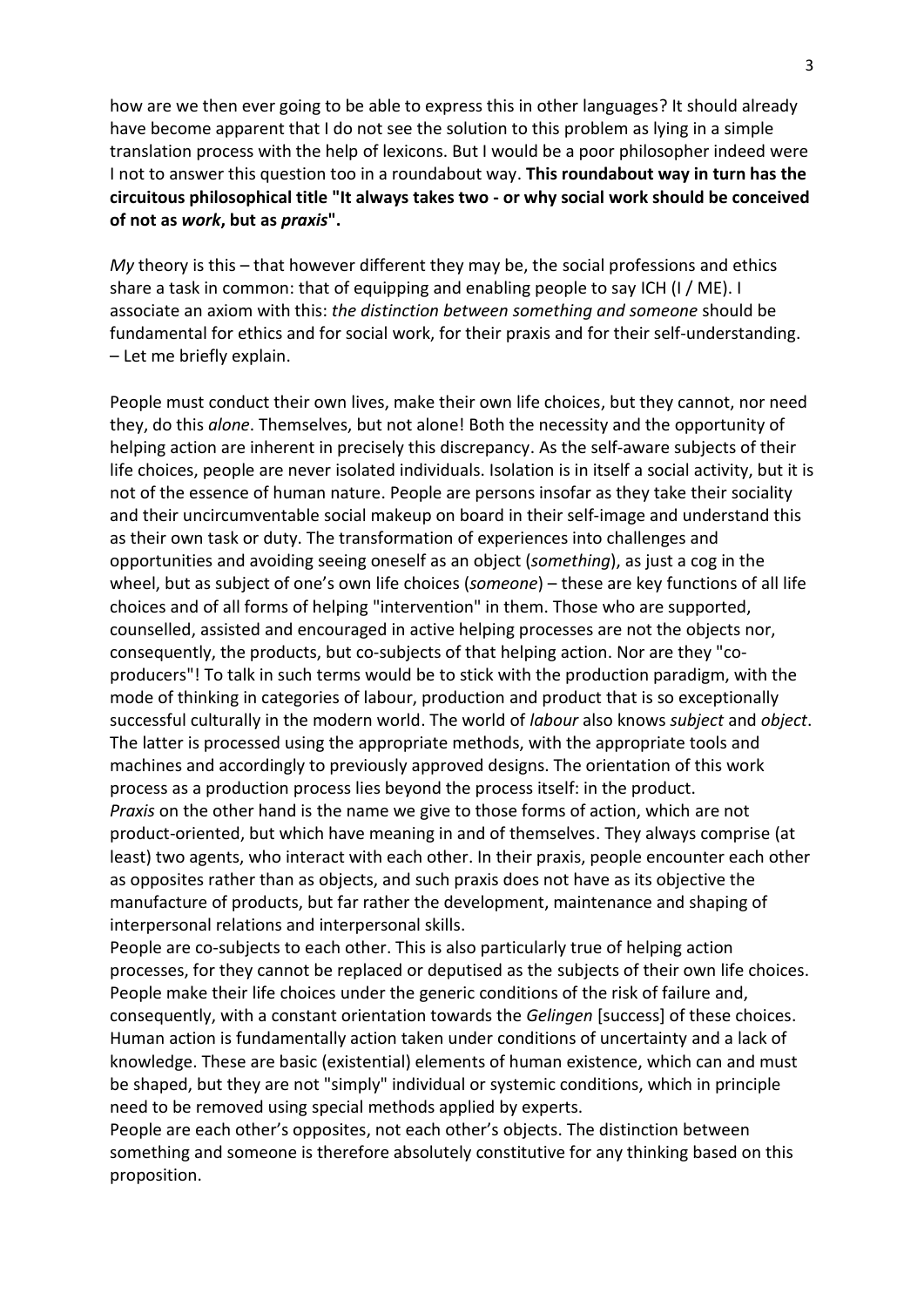Professional competence must therefore include an appreciation of what it means to pose the question of life's *Gelingen* [succeeding, turning out well] from the perspective of a person who leads his/her life "from within" and who, in the course of his/her biography, has acquired a wealth of interpretive and behaviour patterns, the validity and efficiency of which are repeatedly shaken by biographical crises and experiences of failure. The resources required to lead a "good" life cannot simply be superficially acquired or borrowed, they must far rather be consciously adopted and cultivated – in the process of personal help(ing).

People attend to each other and they bestow (things) upon each other. This fundamental communication finds its expression in word and action.

In our various languages, we have a whole list of verbs (doing words) and *actions, which cannot be conceived of as actions of a single or solitary person*. Very many actions are quite literally *inter-actions*, something that happens "between" persons. This does not mean that first the one acts, then the other, but that the action, the praxis (this also applies to the praxis of helping action), can only ever come about if at least two "players" (persons) interact with each other.

Existential activities such as helping, loving, sharing, giving, cultivating friendships are essentially activities which do not simply consist of individual acts, but which always have two protagonists, acting collaboratively and together. Giving is not giving where there is no corresponding accepting, when it does not elicit a response, and where no further sharing can follow.

Nothing is more dreadful or more tragic than fundamentally unrequited love. "I love." is incomplete as a sentence, because the action it denotes is incomplete: love – even tragic love – requires at least one person to reciprocate (or not). Speaking is another such activity. Speaking only makes sense from the perspective that there is someone to hear what is said, someone to answer, someone to pass it on, and even remaining silent presumes that some form of address or an answer is expected. Helping is yet another such activity, and "I help." is another such incomplete sentence, because helping always involves a person in need of that help, who can accept or reject the help offered, and who themselves can also help. At an existential level, this "taking the role of the other" means recognising oneself in the other and the other in oneself. This mutuality underpins all social relations: it is impossible without the "other". This is why relations are neither inherently nor all along "good". Even fighting or warring is such an activity! Nothing that is human is simply from the outset or invariably good – this too is existential.

Now, for human communication and cooperation to *gelingen* [take effect] it is exceptionally important that one of the partners take the first step in approaching the other. With that, the action has not yet been carried out, to say nothing of whether it is certain to *gelingen* [show results]. But without this first step, it would never come about at all.

First-step actions are further complicated and rendered more paradoxical by the fact that, even though one makes an approach to the other person, this might still meet with their rejection, the other person might act in a way that does not accord with this shared action (helping, or giving or speaking), might not participate, and insofar the action may not *gelingen* [turn out well] at all.

There is a second, exacerbating element in the case of professional activities: the first step is a step towards the other, a bestowal. However, the structure of helping actions must also always include elements of a "first step back", allowing the other person (breathing) space, scope to act for themselves. A special skill, a special knack of professional action is therefore necessary in order that such paradoxical actions might be able to *gelingen* [succeed]. Often